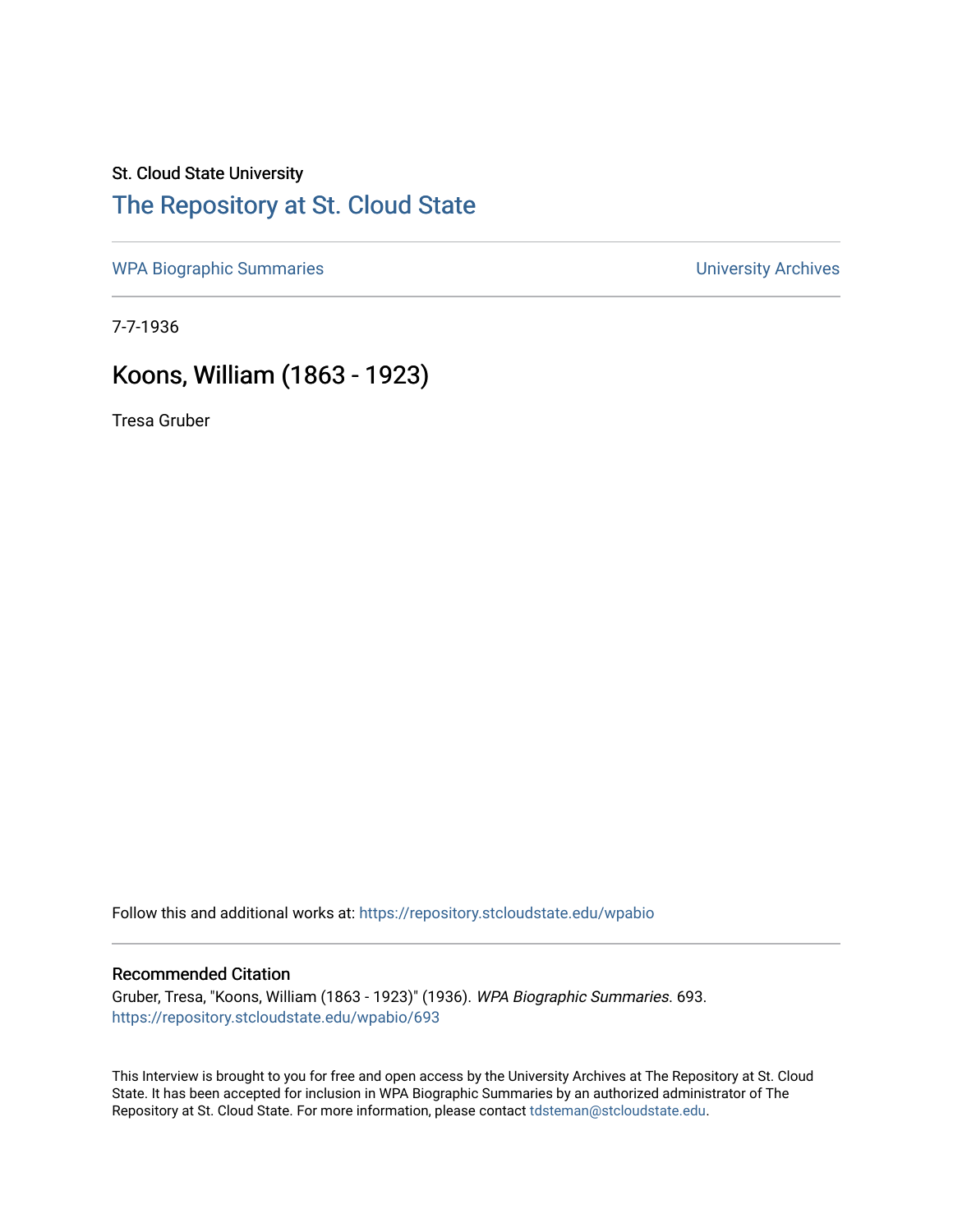#### **KOONS, WILLIAM File No. B-720**

 $\frac{1}{2} \frac{1}{2} \frac{1}{2} \frac{1}{2} \frac{1}{2} \frac{1}{2} \frac{1}{2} \frac{1}{2} \frac{1}{2} \frac{1}{2} \frac{1}{2} \frac{1}{2} \frac{1}{2} \frac{1}{2} \frac{1}{2} \frac{1}{2} \frac{1}{2} \frac{1}{2} \frac{1}{2} \frac{1}{2} \frac{1}{2} \frac{1}{2} \frac{1}{2} \frac{1}{2} \frac{1}{2} \frac{1}{2} \frac{1}{2} \frac{1}{2} \frac{1}{2} \frac{1}{2} \frac{1}{2} \frac{$ 

William Koons was born in Marion, Ohio, November 5, 1863. His parents, F. W. and Elizabeth (Huggins) Koons. came from Pennsylvania in a covered wagon and settled in Marion. Ohio.

Willaim Koons married Clara Drake, daughter of Daniel and Clara **(Willcox)** Drake who was born in Marion, Ohio, in February 1864. They were married in November 1885 by a Presbyterian minister in the Drake home in Marion, Ohio.

William Koons was a carpenter by trade and in 1889 came to Minneapolis, Minnesota. He worked for the Jordon Brother's Groceries as salesman and two years later came to Saint Cloud. Minnesota. While in Saint Cloud he traveled for Donamar and Eastman Grocery house. Mrs. Koons, the mother of William Koons, came with them to Saint Cloud and built a home on 621 Seventh Avenue South, the family has lived there ever since.

Mr. William Koons with Mr. R. B. Brower helped organize the Elks Club at the Davison Opera House August 25, 1899. He held many different offices in this lodge for many years.

He died March 28, 1923 and was buried in Marion, Ohio.

Interviewed: Mrs. William Koons Date: July 7, 1936 By: Mrs. Gruber